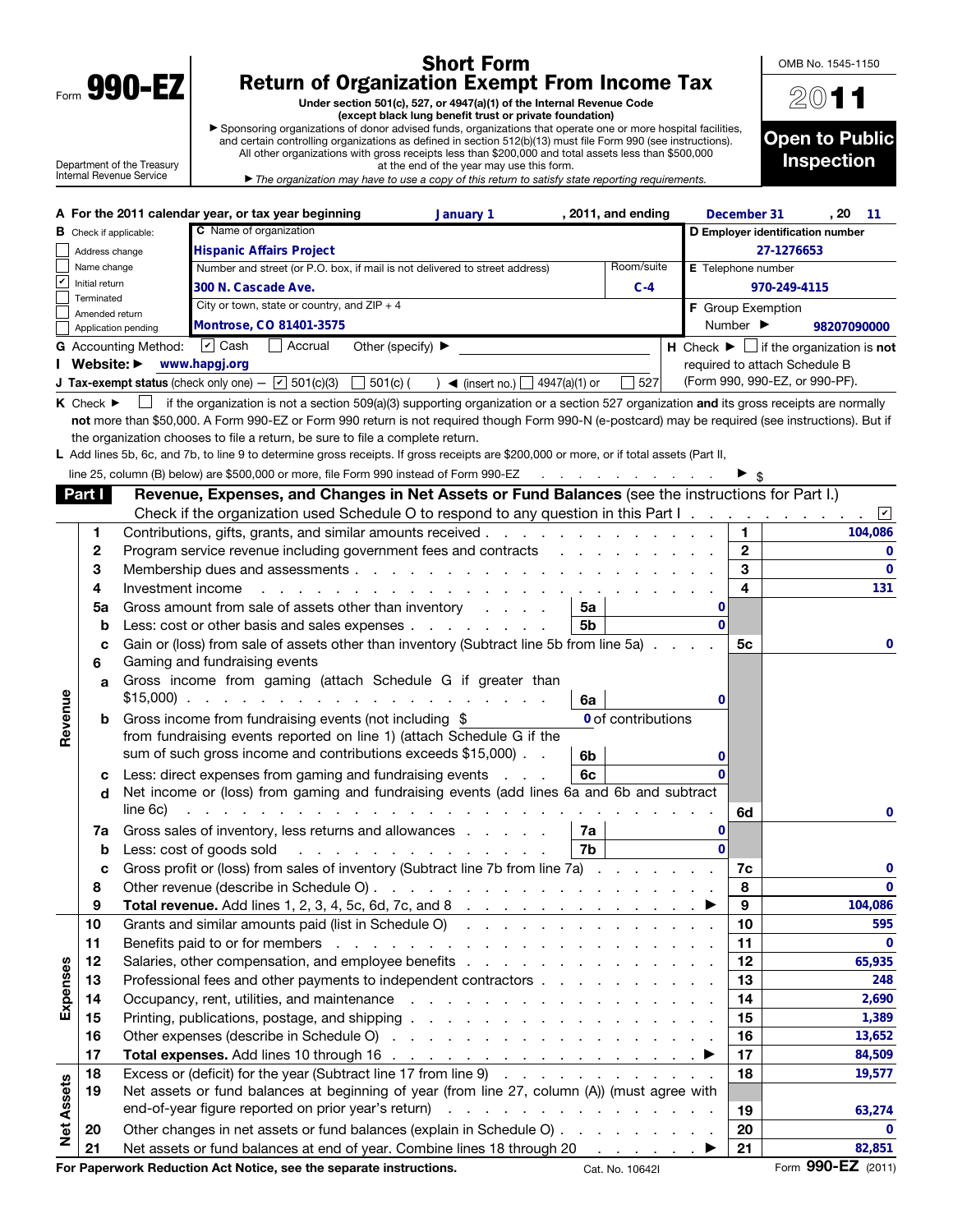|                 | Form 990-EZ (2011)                                                                                                                   |                                                            |                                            |                                                                         |             | Page 2                                                   |
|-----------------|--------------------------------------------------------------------------------------------------------------------------------------|------------------------------------------------------------|--------------------------------------------|-------------------------------------------------------------------------|-------------|----------------------------------------------------------|
|                 | <b>Balance Sheets.</b> (see the instructions for Part II.)<br>Part II                                                                |                                                            |                                            |                                                                         |             |                                                          |
|                 | Check if the organization used Schedule O to respond to any question in this Part II.                                                |                                                            |                                            |                                                                         |             |                                                          |
|                 |                                                                                                                                      |                                                            |                                            | (A) Beginning of year                                                   |             | (B) End of year                                          |
| 22              | Cash, savings, and investments                                                                                                       |                                                            |                                            | 63,274 22                                                               |             | 82,851                                                   |
| 23              | Land and buildings.<br>and the contract of the                                                                                       |                                                            |                                            |                                                                         | 0 23        | $\mathbf{0}$                                             |
| 24              | Other assets (describe in Schedule O)                                                                                                |                                                            |                                            |                                                                         | 0 24        | $\Omega$                                                 |
| 25              | Total assets.<br>the contract of the contract of                                                                                     |                                                            |                                            | 63,274 25                                                               |             | 82,851                                                   |
| 26              | Total liabilities (describe in Schedule O)                                                                                           |                                                            |                                            | $\mathbf{0}$                                                            | 26          | $\Omega$                                                 |
| 27              | Net assets or fund balances (line 27 of column (B) must agree with line 21)                                                          |                                                            |                                            | 63,274 27                                                               |             | 82,851                                                   |
| <b>Part III</b> | Statement of Program Service Accomplishments (see the instructions for Part III.)                                                    |                                                            |                                            |                                                                         |             | <b>Expenses</b>                                          |
|                 | Check if the organization used Schedule O to respond to any question in this Part III                                                |                                                            |                                            | ⊻                                                                       |             | (Required for section                                    |
|                 | What is the organization's primary exempt purpose?                                                                                   | Charity: Leadership Formation, Advocacy, Integration       |                                            |                                                                         |             | 501(c)(3) and 501(c)(4)                                  |
|                 | Describe the organization's program service accomplishments for each of its three largest program services,                          |                                                            |                                            |                                                                         |             | organizations and section<br>4947(a)(1) trusts; optional |
|                 | as measured by expenses. In a clear and concise manner, describe the services provided, the number of                                |                                                            |                                            |                                                                         |             | for others.)                                             |
|                 | persons benefited, and other relevant information for each program title.                                                            |                                                            |                                            |                                                                         |             |                                                          |
| 28              | Leadership Development: hosted 10 Educational Workshops with Board of Directors re: how to govern a non-                             |                                                            |                                            |                                                                         |             |                                                          |
|                 | profit organization; Sponsored 8 leaders for training in Community Organizing; Promoted Social Justice                               |                                                            |                                            |                                                                         |             |                                                          |
|                 | through 2 Newsletter publications; Increased membership and leadership in 2 local committees by 10%                                  |                                                            |                                            |                                                                         |             |                                                          |
|                 | (Grants \$                                                                                                                           | 0) If this amount includes foreign grants, check here      |                                            |                                                                         | 28a         | 5,544                                                    |
| 29              | Education: Faith Formation, Civic Engagement; Educating voters re: issues affecting immigrant community in                           |                                                            |                                            |                                                                         |             |                                                          |
|                 | a bi-partisan manner; Hosted 20 Know Your Rights Workshops for 120 people in 4 communities; Hosted 12                                |                                                            |                                            |                                                                         |             |                                                          |
|                 | Monthly Leadership Classes for 10 leaders; 35 leaders participated in 4 statewide CIRC trainings-membership                          |                                                            |                                            |                                                                         |             |                                                          |
|                 | 250-CIRC-Membership) If this amount includes foreign grants, check here.<br>(Grants \$                                               |                                                            |                                            |                                                                         | 29a         | 3,971                                                    |
| 30              | Community Integration: Hosted 5 Intercultural Gatherings to promote integration; Hosted 2 Educational Films                          |                                                            |                                            |                                                                         |             |                                                          |
|                 | in collaboration with county library to discourage racism; Collaborated with local agencies in multi-cultural                        |                                                            |                                            |                                                                         |             |                                                          |
|                 | events to promote diversity; Continued Welcoming Colorado campaign activities                                                        |                                                            |                                            |                                                                         | <b>30a</b>  | 3,192                                                    |
|                 | (Grants \$<br>31 Other program services (describe in Schedule O)                                                                     | 0) If this amount includes foreign grants, check here<br>. |                                            |                                                                         |             |                                                          |
|                 | (Grants \$                                                                                                                           | 250) If this amount includes foreign grants, check here    |                                            |                                                                         | 31a         | 3,177                                                    |
|                 | 32 Total program service expenses (add lines 28a through 31a).                                                                       |                                                            | and a series of the contract of the series |                                                                         | 32          | 15,884                                                   |
| <b>Part IV</b>  | List of Officers, Directors, Trustees, and Key Employees. List each one even if not compensated. (see the instructions for Part IV.) |                                                            |                                            |                                                                         |             |                                                          |
|                 | Check if the organization used Schedule O to respond to any question in this Part IV                                                 |                                                            |                                            |                                                                         |             |                                                          |
|                 |                                                                                                                                      | (b) Title and average                                      | (c) Reportable                             | (d) Health benefits.                                                    |             |                                                          |
|                 | (a) Name and address                                                                                                                 | hours per week                                             | compensation<br>(Forms W-2/1099-MISC)      | contributions to employee (e) Estimated amount of<br>benefit plans, and |             | other compensation                                       |
|                 |                                                                                                                                      | devoted to position                                        | (if not paid, enter -0-)                   | deferred compensation                                                   |             |                                                          |
|                 | <b>Jose Talavera</b>                                                                                                                 | <b>Board President:</b>                                    |                                            |                                                                         |             |                                                          |
|                 | 3243 Lands End Avenue Clifton, CO 91520                                                                                              | 4 hours                                                    | 0                                          |                                                                         | 0           | 0                                                        |
|                 | <b>Jose Pacheco</b>                                                                                                                  | <b>Board Vice Pres.</b>                                    |                                            |                                                                         |             |                                                          |
|                 | 1376 Pitchfork Road Montrose, CO 81401                                                                                               | 3 hours                                                    | 0                                          |                                                                         | 0           | 0                                                        |
|                 | <b>Herlinda Avila</b>                                                                                                                | <b>Board Secretary</b>                                     |                                            |                                                                         |             |                                                          |
|                 | 657 Apricot Lane Delta, CO 81416                                                                                                     | 2 hours                                                    | 0                                          |                                                                         | 0           | 0                                                        |
|                 | <b>Rafael Nunez</b><br>_________________                                                                                             | <b>Board Treasurer</b>                                     |                                            |                                                                         |             |                                                          |
|                 | P.O. Box 752 Olathe, CO 81425                                                                                                        | 1 hour                                                     | 0                                          |                                                                         | 0           | 0                                                        |
|                 | <b>Raquel Oviedo</b>                                                                                                                 | <b>Board Member</b>                                        |                                            |                                                                         |             |                                                          |
|                 | 8077 Hatchery Road Hotchkiss, CO 81419                                                                                               | 2 hours                                                    | 0                                          |                                                                         | 0           | 0                                                        |
|                 | <b>Joel Flores</b>                                                                                                                   | <b>Board Member</b>                                        |                                            |                                                                         |             |                                                          |
|                 | 3021 Colorado Court Grand Junction, CO 81504                                                                                         | 3 hours                                                    | 0                                          |                                                                         | 0           | 0                                                        |
|                 | <b>Ana Herrera</b>                                                                                                                   | <b>Board Member</b>                                        |                                            |                                                                         |             |                                                          |
|                 | 1601 E. Locust Road Montrose, CO 81401                                                                                               | 1 hour                                                     | 0                                          |                                                                         | $\mathbf 0$ | 0                                                        |
|                 | <b>Azucena Alejandre</b>                                                                                                             | <b>Board Member</b>                                        |                                            |                                                                         |             |                                                          |
|                 | 135 South West 13 Avenue Cedaredge, CO 81413                                                                                         | 1 hour                                                     | 0                                          |                                                                         | $\mathbf 0$ | 0                                                        |
|                 | <b>Juan Perez</b>                                                                                                                    | <b>Board Member</b>                                        |                                            |                                                                         |             |                                                          |
|                 | 1381 3 Road Ste. #2 Delta, CO 81416                                                                                                  | 1 hour                                                     | 0                                          |                                                                         | 0           | 0                                                        |
|                 | <b>Aurora Duran</b>                                                                                                                  | <b>Board Member</b>                                        |                                            |                                                                         |             |                                                          |
|                 | 625 Carpenter Street Delta, CO 81416                                                                                                 | 1 hour                                                     | $\bf{0}$                                   |                                                                         | 0           | 0                                                        |
|                 | <b>Ricardo Perez</b>                                                                                                                 | <b>Executive Director</b>                                  |                                            |                                                                         |             |                                                          |
|                 | 300 N. Cascade Avenue Ste. C-4 Montrose, CO 81401                                                                                    | 40 hours                                                   | 33,709                                     | 7,748                                                                   |             | 0                                                        |
|                 | <b>Nicole Bernal Ruiz</b>                                                                                                            | <b>Program Director</b>                                    |                                            |                                                                         |             |                                                          |
|                 | 790 26.5 Road Grand Junction, CO 81506                                                                                               | 20 hours                                                   | 16,799                                     | 3,814                                                                   |             | 0                                                        |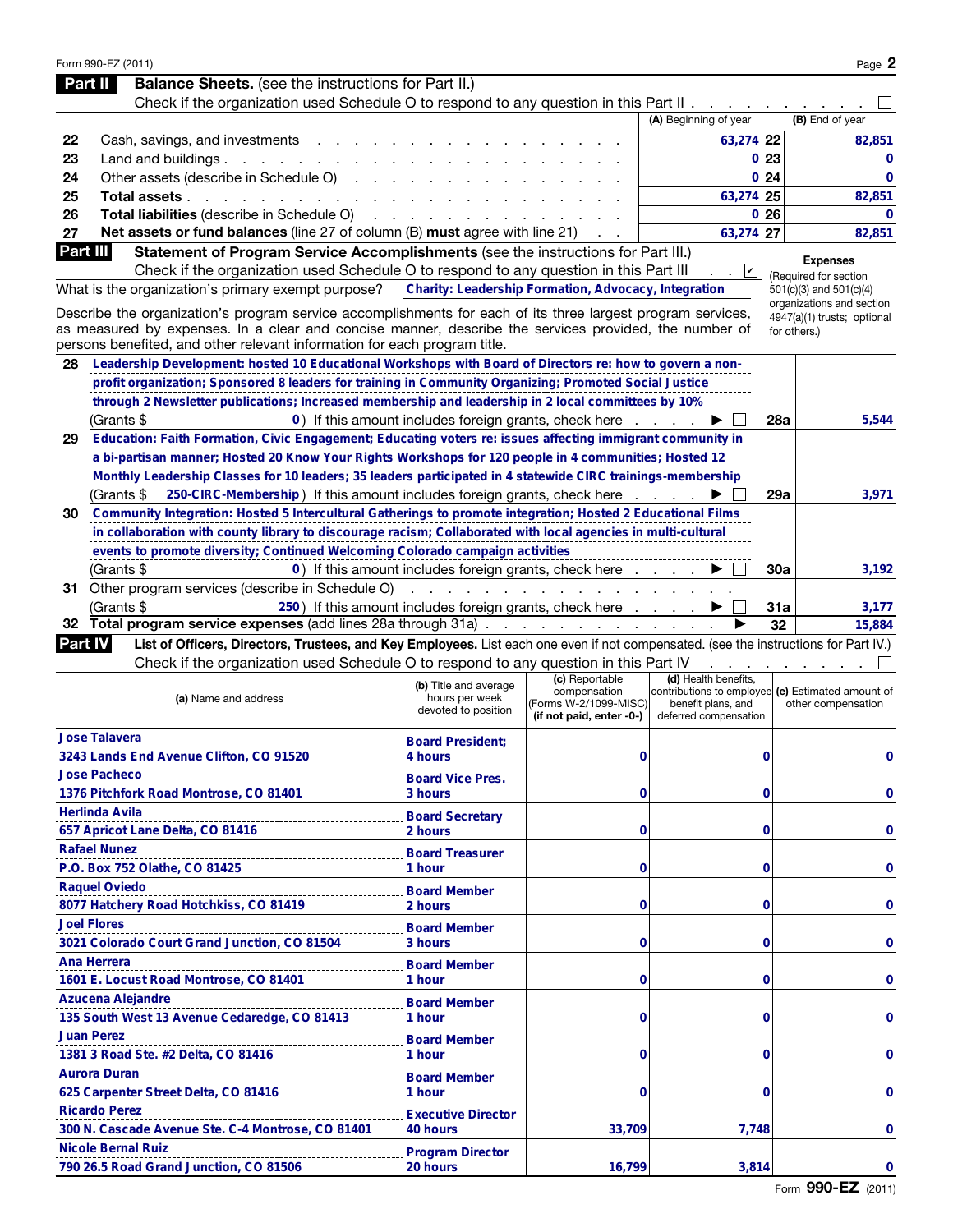|                   | Form 990-EZ (2011)                                                                                                                                                                                                                                                                                                                                                            |                        |                  | Page 3         |
|-------------------|-------------------------------------------------------------------------------------------------------------------------------------------------------------------------------------------------------------------------------------------------------------------------------------------------------------------------------------------------------------------------------|------------------------|------------------|----------------|
| Part V            | Other Information (Note the Schedule A and personal benefit contract statement requirements in the<br>instructions for Part V.) Check if the organization used Schedule O to respond to any question in this Part V                                                                                                                                                           |                        |                  |                |
| 33                | Did the organization engage in any significant activity not previously reported to the IRS? If "Yes," provide a                                                                                                                                                                                                                                                               | 33                     | Yes              | <b>No</b><br>V |
| 34                | Were any significant changes made to the organizing or governing documents? If "Yes," attach a conformed<br>copy of the amended documents if they reflect a change to the organization's name. Otherwise, explain the<br>change on Schedule O (see instructions)<br>a na kama na kama na kama na kama na k                                                                    | 34                     |                  | V              |
| 35a               | Did the organization have unrelated business gross income of \$1,000 or more during the year from business<br>activities (such as those reported on lines 2, 6a, and 7a, among others)?                                                                                                                                                                                       | 35a                    |                  | V              |
| b<br>C            | If "Yes," to line 35a, has the organization filed a Form 990-T for the year? If "No," provide an explanation in Schedule O<br>Was the organization a section 501(c)(4), 501(c)(5), or 501(c)(6) organization subject to section 6033(e) notice,<br>reporting, and proxy tax requirements during the year? If "Yes," complete Schedule C, Part III                             | 35b<br>35 <sub>c</sub> |                  |                |
| 36                | Did the organization undergo a liquidation, dissolution, termination, or significant disposition of net assets<br>during the year? If "Yes," complete applicable parts of Schedule N<br>and a strategic and                                                                                                                                                                   | 36                     |                  | V              |
| 37a<br>b          | Enter amount of political expenditures, direct or indirect, as described in the instructions. $\blacktriangleright$   37a  <br>$\bf{0}$<br>Did the organization file Form 1120-POL for this year?                                                                                                                                                                             | 37 <sub>b</sub>        |                  | V              |
| 38a               | Did the organization borrow from, or make any loans to, any officer, director, trustee, or key employee or were<br>any such loans made in a prior year and still outstanding at the end of the tax year covered by this return?                                                                                                                                               | 38a                    |                  | V              |
| b<br>39<br>а<br>b | If "Yes," complete Schedule L, Part II and enter the total amount involved<br>38 <sub>b</sub><br>Section 501(c)(7) organizations. Enter:<br>Initiation fees and capital contributions included on line 9<br>39a<br>Gross receipts, included on line 9, for public use of club facilities<br>39 <sub>b</sub>                                                                   |                        |                  |                |
| 40a               | Section 501(c)(3) organizations. Enter amount of tax imposed on the organization during the year under:<br>section 4911 ▶<br>0 ; section $4912 \blacktriangleright$<br>0 ; section 4955 $\blacktriangleright$                                                                                                                                                                 |                        |                  |                |
| b                 | Section 501(c)(3) and 501(c)(4) organizations. Did the organization engage in any section 4958 excess benefit<br>transaction during the year, or did it engage in an excess benefit transaction in a prior year that has not been<br>reported on any of its prior Forms 990 or 990-EZ? If "Yes," complete Schedule L, Part I.                                                 | 40 <sub>b</sub>        |                  | V              |
| c<br>d            | Section 501(c)(3) and 501(c)(4) organizations. Enter amount of tax imposed on<br>organization managers or disqualified persons during the year under sections 4912,<br>0<br>Section 501(c)(3) and 501(c)(4) organizations. Enter amount of tax on line 40c                                                                                                                    |                        |                  |                |
| е                 | reimbursed by the organization resources and resources and resources in the set of the original resources in the set of the set of the set of the set of the set of the set of the set of the set of the set of the set of the<br>All organizations. At any time during the tax year, was the organization a party to a prohibited tax shelter                                |                        |                  |                |
| 41                | List the states with which a copy of this return is filed. $\triangleright$ Colorado                                                                                                                                                                                                                                                                                          | 40e                    |                  |                |
| 42a               | The organization's books are in care of ▶ Mary Ann Grant; Immaculate Heart of Mary<br>Telephone no. ▶<br>Located at ▶ 790 26 1/2 Road, Grand Junction, CO 81506<br>$ZIP + 4$                                                                                                                                                                                                  | (970) 242-6121         | 8350             |                |
|                   | $\mathbf{b}$ At any time during the calendar year, did the organization have an interest in or a signature or other authority over<br>a financial account in a foreign country (such as a bank account, securities account, or other financial account)?                                                                                                                      | 42b                    | Yes <sub>1</sub> | No<br>V        |
|                   | If "Yes," enter the name of the foreign country: ▶<br>See the instructions for exceptions and filing requirements for Form TD F 90-22.1, Report of Foreign Bank<br>and Financial Accounts.                                                                                                                                                                                    |                        |                  |                |
|                   | At any time during the calendar year, did the organization maintain an office outside the U.S.?<br>If "Yes," enter the name of the foreign country: ▶                                                                                                                                                                                                                         | 42c                    |                  | V              |
| 43                | Section 4947(a)(1) nonexempt charitable trusts filing Form 990-EZ in lieu of Form 1041-Check here<br>and enter the amount of tax-exempt interest received or accrued during the tax year $\ldots$<br>43                                                                                                                                                                       |                        |                  |                |
| 44a               | Did the organization maintain any donor advised funds during the year? If "Yes," Form 990 must be<br>completed instead of Form 990-EZ<br>and a series of the contract of the contract of the contract of the contract of the contract of the contract of                                                                                                                      |                        | Yes              | No             |
| b                 | Did the organization operate one or more hospital facilities during the year? If "Yes," Form 990 must be<br>completed instead of Form 990-EZ<br>and a construction of the construction of the construction of the construction of the construction of the construction of the construction of the construction of the construction of the construction of the construction of | 44a<br>44b             |                  | V<br>V         |
| c<br>d            | Did the organization receive any payments for indoor tanning services during the year?<br>If "Yes" to line 44c, has the organization filed a Form 720 to report these payments? If "No," provide an<br>explanation in Schedule O                                                                                                                                              | 44c<br>44d             |                  | $\checkmark$   |
| 45а               | Did the organization have a controlled entity within the meaning of section 512(b)(13)?                                                                                                                                                                                                                                                                                       | 45a                    |                  | V              |
| 45b               | Did the organization receive any payment from or engage in any transaction with a controlled entity within the<br>meaning of section 512(b)(13)? If "Yes," Form 990 and Schedule R may need to be completed instead of<br>Form 990-EZ (see instructions) $\ldots$ $\ldots$ $\ldots$ $\ldots$ $\ldots$ $\ldots$ $\ldots$ $\ldots$ $\ldots$ $\ldots$ $\ldots$                   | 45b                    |                  |                |

Form 990-EZ (2011)